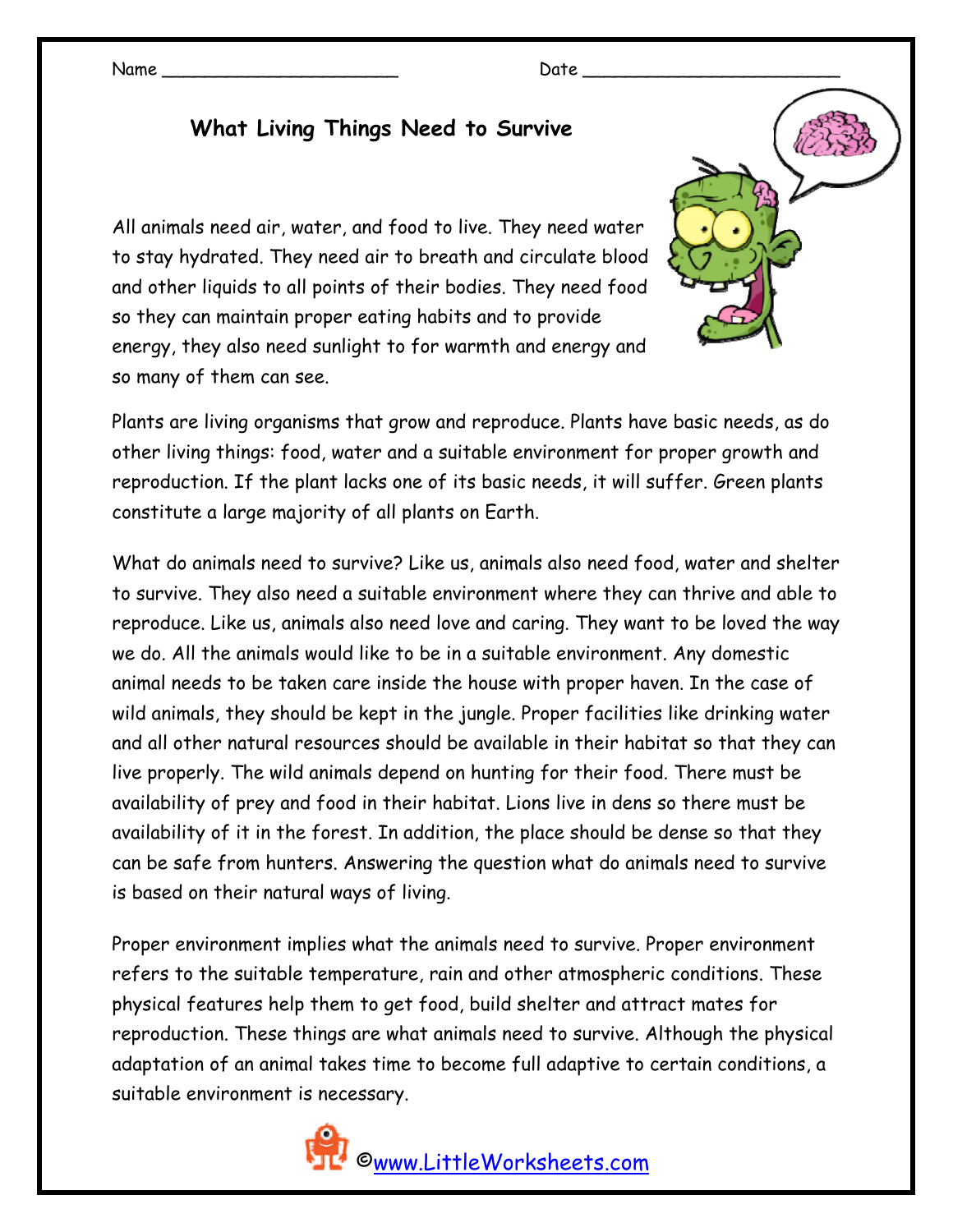## **What Living Things Need to Survive**

### **Multiple Choice Questions**

**1. Which plants constitute a large majority of all plants on the earth?** 

- a) Green plants
- b) Yellow plants
- c) Brown plants
- d) None of the above

**2. Which of the following is NOT necessary for survival of animals?** 

- a) Food
- b) Water
- c) Oxygen
- d) House
- **3. Animals need food for survival because food provides them** 
	- a) Energy
	- b) Protection
	- c) Friends
	- d) Money
- **4. Although the physical adaptation of an animal takes time to become full adaptive to certain conditions, a suitable environment is necessary. Is this statement TRUE or FALSE?** 
	- a) True
	- b) False

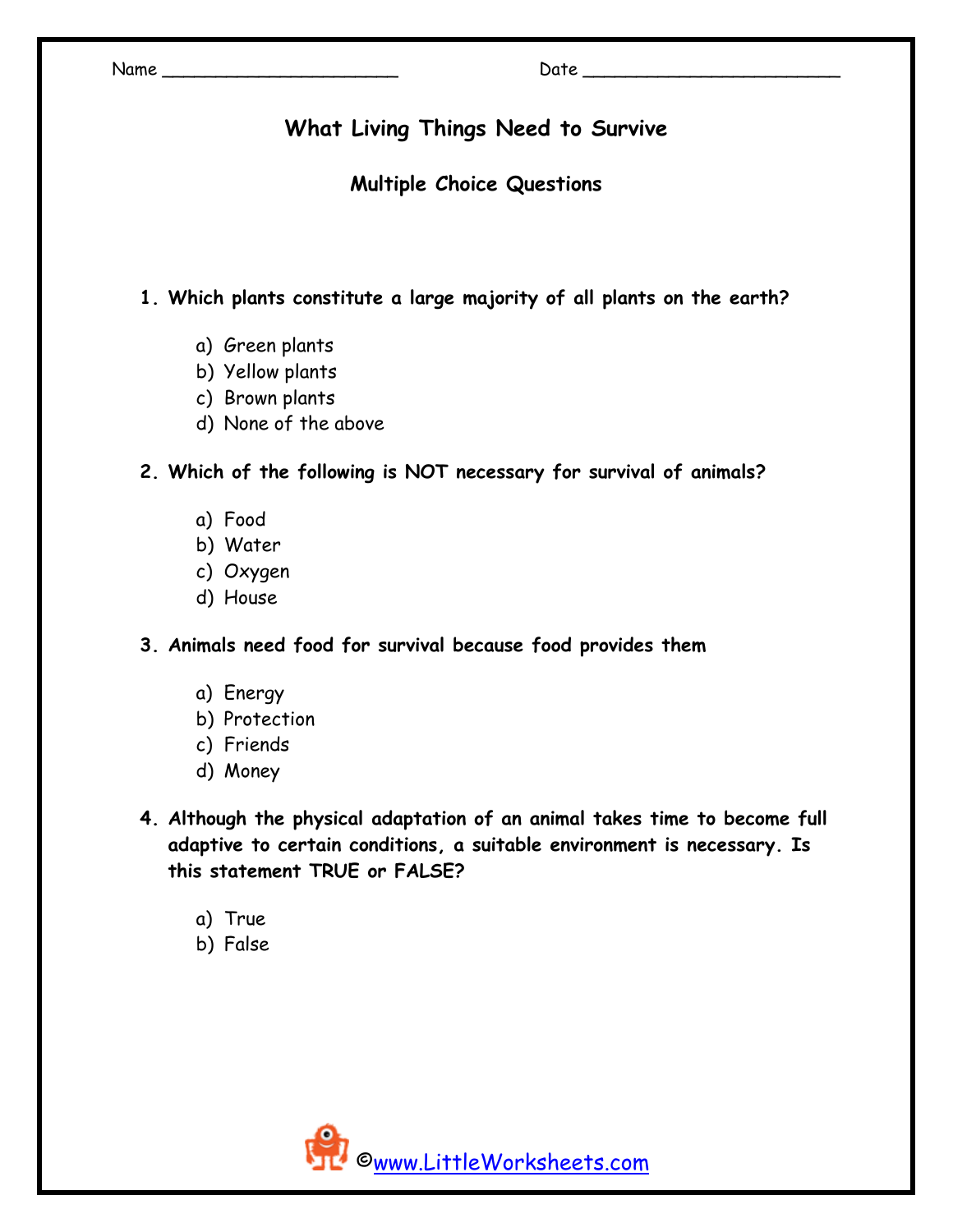# **What Living Things Need to Survive**

#### **Answers**

- 1. a 2. d
- 3. a
- 4. a

## **Explanation of Answers**

- 1. Green plants constitute a large majority of all plants on Earth.
- 2. Food, water and oxygen all of these are necessary for survival of animals. It's good to have a house but there are people who do not have their house and they are still alive.
- 3. Animals need food so they can maintain a proper eating habit and to provide **energy,** and they need sunlight to give warmth energy and so many of them can see.
- 4. True statement